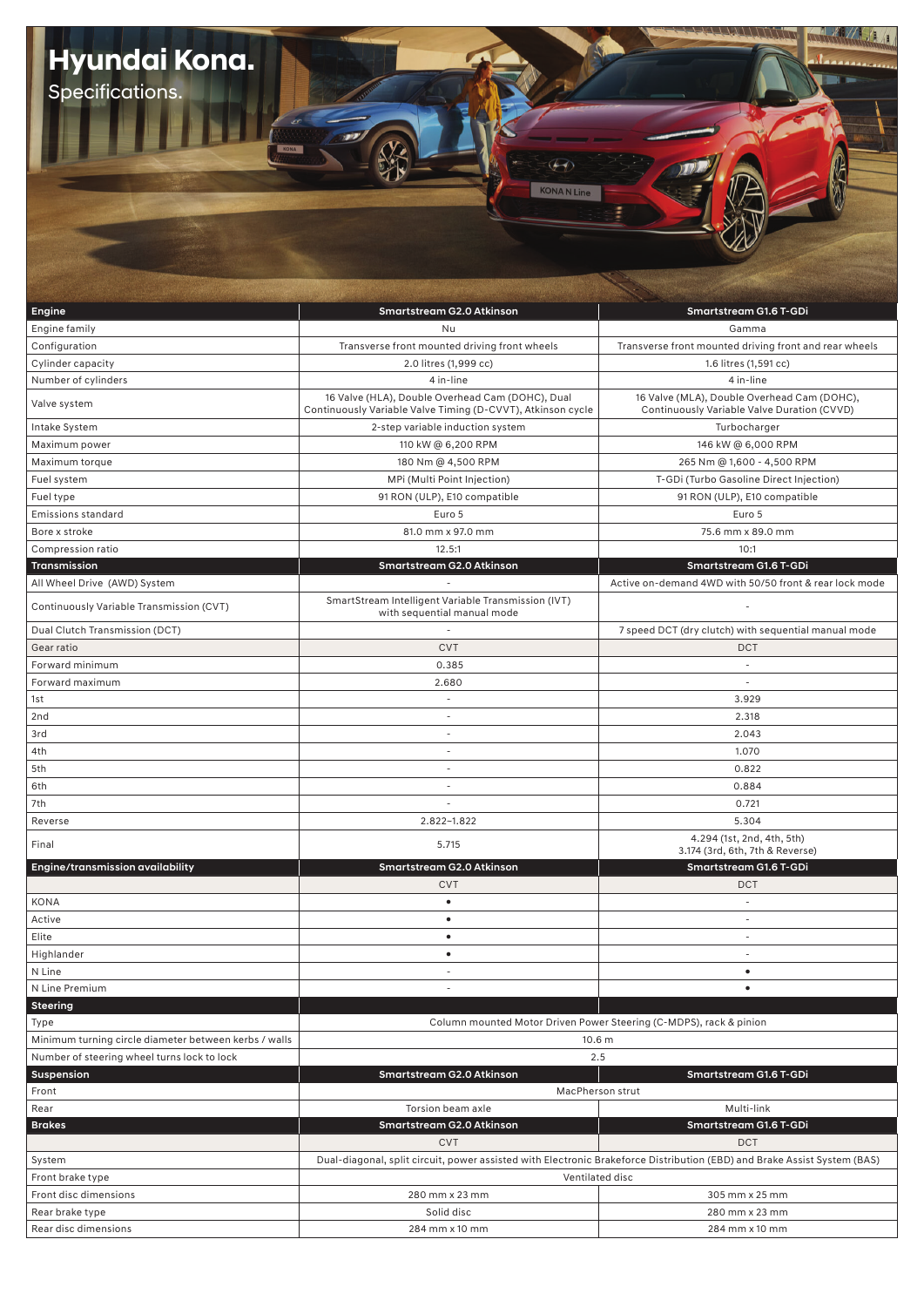| Weight                                                                                                                                                                            |                          | Smartstream G2.0 Atkinson                           |                          |                                 | Smartstream G1.6 T-GDi          |                                 |  |  |
|-----------------------------------------------------------------------------------------------------------------------------------------------------------------------------------|--------------------------|-----------------------------------------------------|--------------------------|---------------------------------|---------------------------------|---------------------------------|--|--|
|                                                                                                                                                                                   | <b>CVT</b>               |                                                     |                          |                                 |                                 | <b>DCT</b>                      |  |  |
| Kerb weight - lightest                                                                                                                                                            | 1280 kg                  |                                                     |                          |                                 | 1395 kg                         |                                 |  |  |
| Kerb weight - heaviest                                                                                                                                                            | 1383 kg                  |                                                     |                          |                                 | 1504 kg                         |                                 |  |  |
| Gross Vehicle Mass (GVM)                                                                                                                                                          |                          | 1835 kg                                             |                          |                                 | 1935 kg                         |                                 |  |  |
| Permissible Axle Weight (PAW) - front                                                                                                                                             |                          | 1055 kg                                             |                          |                                 | 1055 kg                         |                                 |  |  |
| Permissible Axle Weight (PAW) - rear                                                                                                                                              |                          | 935 kg                                              |                          |                                 | 960 kg                          |                                 |  |  |
| Roof rack load limit                                                                                                                                                              | 80 kg                    |                                                     |                          |                                 |                                 |                                 |  |  |
| <b>Towing capacity</b>                                                                                                                                                            |                          | Smartstream G2.0 Atkinson<br>Smartstream G1.6 T-GDi |                          |                                 |                                 |                                 |  |  |
|                                                                                                                                                                                   |                          | <b>CVT</b>                                          |                          |                                 | DCT                             |                                 |  |  |
| <b>Braked</b>                                                                                                                                                                     |                          | 1300 kg                                             |                          |                                 | 1250 kg                         |                                 |  |  |
| Unbraked                                                                                                                                                                          |                          | 600 kg                                              |                          |                                 | 600 kg                          |                                 |  |  |
| Maximum towball weight                                                                                                                                                            |                          | 130 kg                                              |                          |                                 | 130 kg                          |                                 |  |  |
| Fuel consumption*                                                                                                                                                                 |                          | Smartstream G2.0 Atkinson                           |                          |                                 | Smartstream G1.6 T-GDi          |                                 |  |  |
|                                                                                                                                                                                   |                          | <b>CVT</b>                                          |                          |                                 | DCT                             |                                 |  |  |
| Combined (L/100km)                                                                                                                                                                |                          | 6.2                                                 |                          |                                 | 6.9                             |                                 |  |  |
| Urban (L/100km)                                                                                                                                                                   |                          | 8.3                                                 |                          |                                 | 8.2                             |                                 |  |  |
| Extra Urban (L/100km)                                                                                                                                                             |                          | 5.0                                                 |                          |                                 | 6.1                             |                                 |  |  |
| CO <sub>3</sub> - combined (g/km)                                                                                                                                                 |                          | 148                                                 |                          |                                 | 156                             |                                 |  |  |
| Fuel tank volume                                                                                                                                                                  |                          |                                                     |                          | 50L                             |                                 |                                 |  |  |
| *Source: Australian Design Rule 81/02 static laboratory combined average city and highway cycle test. Real world fuel consumption will vary depending on a combination of driving |                          |                                                     |                          |                                 |                                 |                                 |  |  |
| habits, the condition of the vehicle, and other factors such as road, traffic and weather conditions. ADR 81/02 test results are meant for comparison purposes only.              |                          |                                                     |                          |                                 |                                 |                                 |  |  |
| <b>Dimensions</b>                                                                                                                                                                 | <b>KONA</b>              | <b>Active</b>                                       | <b>Elite</b>             | Highlander                      | N Line                          | N Line Premium                  |  |  |
| Exterior                                                                                                                                                                          |                          |                                                     |                          |                                 |                                 |                                 |  |  |
| Length                                                                                                                                                                            |                          |                                                     | 4205 mm                  |                                 |                                 | 4215 mm                         |  |  |
| Width                                                                                                                                                                             |                          |                                                     | 1800 mm                  |                                 |                                 |                                 |  |  |
| Height (with roof rails)                                                                                                                                                          |                          |                                                     | 1550 mm (1565 mm)        |                                 |                                 | 1560 mm (1575 mm)               |  |  |
|                                                                                                                                                                                   |                          |                                                     |                          |                                 |                                 |                                 |  |  |
| Wheelbase                                                                                                                                                                         |                          |                                                     | 2600 mm                  |                                 |                                 |                                 |  |  |
| Wheel track - front / rear                                                                                                                                                        | 1575 mm / 1584 mm        | 1563 mm / 1572 mm                                   | 1563 mm / 1572 mm        | 1559 mm / 1568 mm               |                                 | 1559 mm / 1568 mm               |  |  |
| Minimum ground clearance<br>(based on kerb weight)                                                                                                                                | 170mm                    | $177$ mm                                            | 177mm                    | 178mm                           |                                 | 178mm                           |  |  |
| Approach / departure / ramp break over angle                                                                                                                                      |                          |                                                     | 14.8°/30.7°/16.1°        |                                 |                                 | 15.5° / 29.9° / 16.8°           |  |  |
| Interior                                                                                                                                                                          |                          |                                                     |                          |                                 |                                 |                                 |  |  |
|                                                                                                                                                                                   |                          |                                                     |                          |                                 |                                 |                                 |  |  |
| Head room front / rear (w/ Sunroof)                                                                                                                                               |                          |                                                     | 1005 (965) / 961 mm      |                                 |                                 |                                 |  |  |
| Leg room front / rear                                                                                                                                                             |                          |                                                     | 1054 / 893 mm            |                                 |                                 |                                 |  |  |
| Shoulder room front / rear                                                                                                                                                        |                          |                                                     | 1409 / 1385 mm           |                                 |                                 |                                 |  |  |
| Hip room front / rear                                                                                                                                                             |                          |                                                     | 1355 / 1326 mm           |                                 |                                 |                                 |  |  |
| Cargo area - VDA (minimum / maximum)                                                                                                                                              |                          |                                                     | 374 L / 1156 L           |                                 |                                 |                                 |  |  |
| Wheels & tyres                                                                                                                                                                    | <b>KONA</b>              | Active                                              | Elite                    | Highlander                      | N Line                          | N Line Premium                  |  |  |
| Wheel type                                                                                                                                                                        | Alloy                    | Alloy                                               | Alloy                    | Alloy                           | Alloy (N Line)                  | Alloy (N Line)                  |  |  |
| Wheel dimensions                                                                                                                                                                  | $16 \times 6.5$ J +44    | 17 x 7.0J +50                                       | 17 x 7.0J +50            | 18 x 7.5J +52                   | 18 x 7.5J +52                   | 18 x 7.5J +52                   |  |  |
|                                                                                                                                                                                   |                          |                                                     |                          |                                 |                                 |                                 |  |  |
| Tyre dimensions                                                                                                                                                                   | 205/60 R16 92H           | 215/55 R17 94V                                      | 215/55 R17 94V           | 235/45 R18 94V                  | 235/45 R18 94V                  | 235/45 R18 94V                  |  |  |
| Tyre brand                                                                                                                                                                        |                          | $\sim$                                              | $\sim$                   | Continental<br>PremiumContact 6 | Continental<br>PremiumContact 6 | Continental<br>PremiumContact 6 |  |  |
| Spare wheel type                                                                                                                                                                  | Temporary space<br>saver | Temporary space<br>saver                            | Temporary space<br>saver | Temporary space<br>saver        | Temporary space<br>saver        | Temporary space<br>saver        |  |  |
| <b>Driving convenience</b>                                                                                                                                                        | <b>KONA</b>              | Active                                              | <b>Elite</b>             | Highlander                      | N Line                          | N Line Premium                  |  |  |
| Electronic Parking Brake (EPB)                                                                                                                                                    |                          |                                                     |                          |                                 |                                 |                                 |  |  |
| (with auto hold function)                                                                                                                                                         | $\bullet$                | $\bullet$                                           | $\bullet$                | $\bullet$                       | $\bullet$                       | $\bullet$                       |  |  |
| One touch turn signal - 3, 5, or 7 flashes                                                                                                                                        | ٠                        | $\bullet$                                           | $\bullet$                | $\bullet$                       | $\bullet$                       | $\bullet$                       |  |  |
| Rain sensing wipers                                                                                                                                                               | $\sim$                   |                                                     | $\bullet$                | $\bullet$                       | $\bullet$                       | $\bullet$                       |  |  |
| Rear wiper - 2-stage, with auto wipe on reverse                                                                                                                                   | ٠                        | $\bullet$                                           | $\bullet$                | $\bullet$                       | $\bullet$                       | ٠                               |  |  |
| Remote start - via Smart Key                                                                                                                                                      |                          |                                                     | $\bullet$                | $\bullet$                       | $\bullet$                       |                                 |  |  |
| Smart Key with push button start                                                                                                                                                  | $\sim$                   | $\sim$                                              | $\bullet$                | $\bullet$                       | $\bullet$                       |                                 |  |  |
| Steering wheel mounted controls - audio,                                                                                                                                          |                          |                                                     |                          |                                 |                                 |                                 |  |  |
| phone, cruise control & trip computer                                                                                                                                             | ٠                        | $\bullet$                                           | $\bullet$                | ٠                               | $\bullet$                       |                                 |  |  |
| Tilt & telescopic steering column                                                                                                                                                 | $\bullet$                | $\bullet$                                           | $\bullet$                | $\bullet$                       | $\bullet$                       |                                 |  |  |
| Driving engagement                                                                                                                                                                | <b>KONA</b>              | Active                                              | Elite                    | Highlander                      | N Line                          | N Line Premium                  |  |  |
| Drive Mode - 4 settings                                                                                                                                                           | ٠                        | $\bullet$                                           | $\bullet$                | $\bullet$                       | $\bullet$                       |                                 |  |  |
| (Eco, Comfort/Normal, Sport, Smart)                                                                                                                                               |                          |                                                     |                          |                                 |                                 |                                 |  |  |
| Traction Mode - 3 settings (Snow, Mud, Sand)                                                                                                                                      | $\bullet$                | $\bullet$                                           | $\bullet$                |                                 |                                 |                                 |  |  |
| <b>Active safety</b>                                                                                                                                                              | <b>KONA</b>              | Active                                              | Elite                    | Highlander                      | N Line                          | N Line Premium                  |  |  |
| Electronic Stability Control (ESC) including;                                                                                                                                     |                          |                                                     |                          |                                 |                                 |                                 |  |  |
| Anti-lock Braking System (ABS)                                                                                                                                                    | ٠                        | $\bullet$                                           | $\bullet$                | $\bullet$                       | $\bullet$                       |                                 |  |  |
| Brake Assist System (BAS)                                                                                                                                                         |                          |                                                     | ٠                        | $\bullet$                       | $\bullet$                       |                                 |  |  |
|                                                                                                                                                                                   |                          |                                                     |                          |                                 |                                 |                                 |  |  |
|                                                                                                                                                                                   | ٠                        | $\bullet$                                           | $\bullet$                | $\bullet$                       | $\bullet$                       |                                 |  |  |
| Electronic Brakeforce Distribution (EBD)                                                                                                                                          |                          |                                                     |                          |                                 |                                 |                                 |  |  |
| Downhill Brake Control (DBC)                                                                                                                                                      | ٠                        | $\bullet$                                           | $\bullet$                | $\bullet$                       | $\bullet$                       |                                 |  |  |
| Hill-start Assist Control (HAC)                                                                                                                                                   | ٠                        | $\bullet$                                           | $\bullet$                | $\bullet$                       | $\bullet$                       |                                 |  |  |
| <b>Traction Control System (TCS)</b>                                                                                                                                              | ٠                        | $\bullet$                                           | $\bullet$                | $\bullet$                       | $\bullet$                       |                                 |  |  |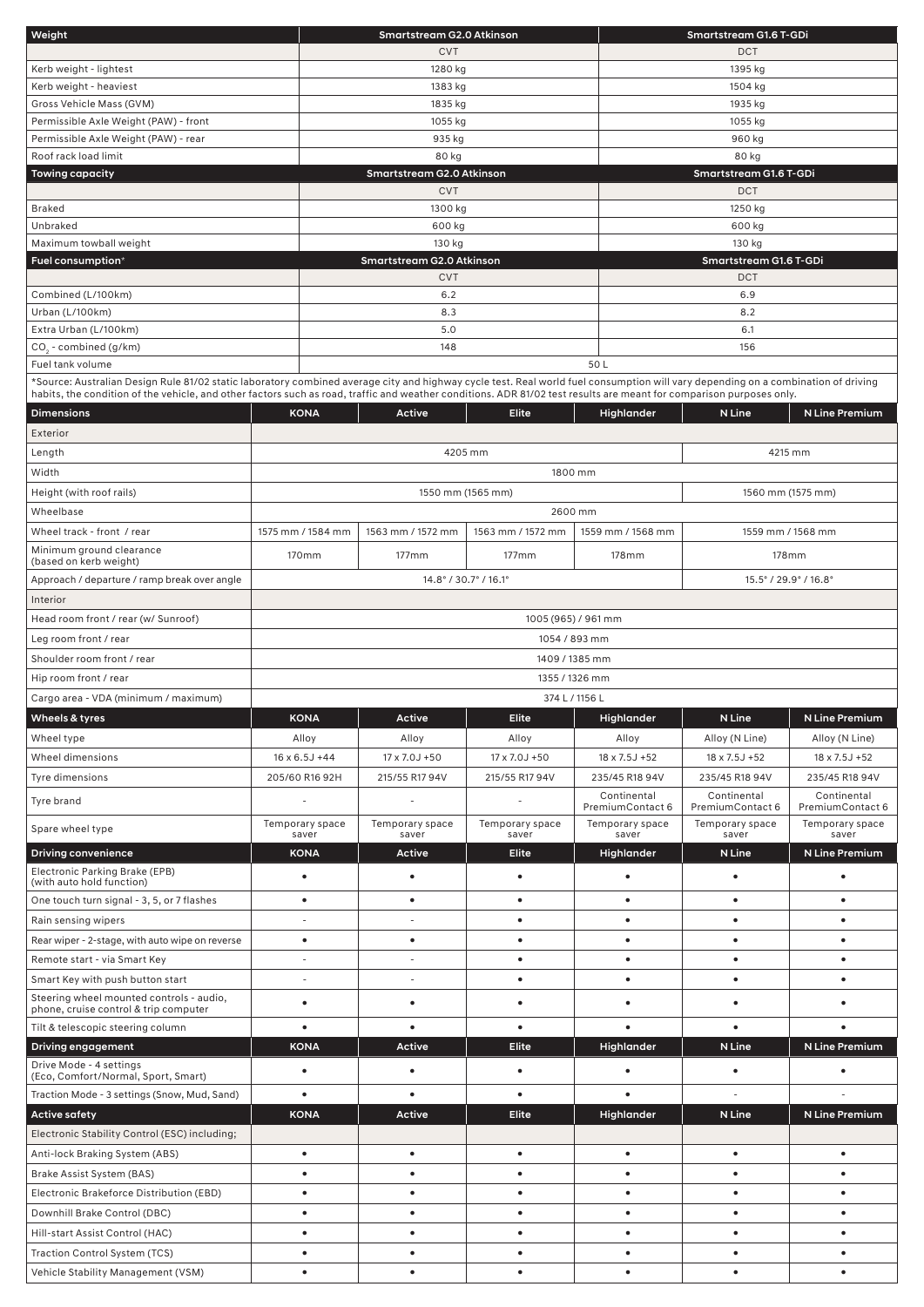| <b>Active safety</b>                                                                 | <b>KONA</b>     | <b>Active</b>            | <b>Elite</b>           | Highlander             | N Line    | <b>N Line Premium</b> |
|--------------------------------------------------------------------------------------|-----------------|--------------------------|------------------------|------------------------|-----------|-----------------------|
| Hyundai SmartSense ™ including;                                                      |                 |                          |                        |                        |           |                       |
| Blind-Spot Collision-Avoidance Assist (BCA)                                          | ÷,              | $\frac{1}{2}$            | $\bullet$              | $\bullet$              | ٠         | $\bullet$             |
| Driver Attention Warning (DAW)                                                       | $\bullet$       | $\bullet$                | ٠                      | $\bullet$              | ٠         |                       |
| Forward Collision-Avoidance Assist (FCA)<br>- camera and radar type, including:      |                 |                          |                        |                        |           |                       |
| - Car/Pedestrian/Cyclist detection                                                   |                 |                          |                        |                        |           |                       |
| - City/Urban/Interurban operational speeds                                           |                 |                          |                        |                        |           |                       |
| High Beam Assist (HBA)                                                               | ÷,              | $\frac{1}{2}$            | ÷,                     | $\bullet$              | ÷,        | $\bullet$             |
| Lane Following Assist (LFA)                                                          | $\bullet$       | $\bullet$                | $\bullet$              | $\bullet$              | $\bullet$ |                       |
| Lane Keeping Assist - Line/Road-edge<br>$(LKA-L/R)$                                  |                 | $\bullet$                |                        | $\bullet$              |           |                       |
| Rear Cross-Traffic Collision-Avoidance<br>Assist (RCCA)                              |                 |                          |                        |                        |           |                       |
| Rear Occupant Alert (ROA)                                                            | $\bullet$       | $\bullet$                | ٠                      | $\bullet$              | ٠         |                       |
| Safe Exit Warning (SEW)                                                              | L,              | L.                       | ٠                      | $\bullet$              | ٠         |                       |
| Smart Cruise Control with Stop & Go<br>(SCC w/ S&G)                                  |                 | $\bullet$                |                        | $\bullet$              |           |                       |
| Other features                                                                       |                 |                          |                        |                        |           |                       |
| Emergency Stop Signal (ESS)                                                          | $\bullet$       | $\bullet$                | $\bullet$              | $\bullet$              | $\bullet$ |                       |
| Parking Distance Warning-Front (PDW-F)<br>- 4 sensors, with guidance display         |                 |                          |                        | $\bullet$              |           |                       |
| Parking Distance Warning-Reverse (PDW-R)<br>- 4 sensors, with guidance display       |                 | $\bullet$                | ٠                      | $\bullet$              | ٠         |                       |
| Rear view camera with dynamic guide lines                                            | $\bullet$       | $\bullet$                |                        | L                      |           |                       |
| Rear View Monitor with Parking Guidance<br>(RVM w/PG)                                |                 |                          |                        | $\bullet$              |           |                       |
| Tyre Pressure Monitoring System (TPMS) -<br>individual tyre pressure readout         |                 |                          |                        |                        |           |                       |
| <b>Passive safety</b>                                                                | <b>KONA</b>     | <b>Active</b>            | <b>Elite</b>           | Highlander             | N Line    | N Line Premium        |
| Airbags                                                                              |                 |                          |                        |                        |           |                       |
| Front airbags - driver & front passenger                                             | $\bullet$       | $\bullet$                | $\bullet$              | $\bullet$              | $\bullet$ |                       |
| Side (thorax) airbags - driver & front passenger                                     | ٠               | $\bullet$                | ٠                      | $\bullet$              | ٠         |                       |
| Side curtain airbags - 1st & 2nd row                                                 | ٠               | $\bullet$                | ٠                      | $\bullet$              | ٠         |                       |
| Roll-over Sensor                                                                     | ٠               | $\bullet$                | ٠                      | $\bullet$              |           |                       |
| Doors                                                                                |                 |                          |                        |                        |           |                       |
| Impact sensing auto door unlock                                                      | $\bullet$       | $\bullet$                |                        | $\bullet$              | ٠         |                       |
| Rear door child safety locks                                                         |                 |                          |                        |                        |           |                       |
| Seatbelts                                                                            |                 |                          |                        |                        |           |                       |
| Pretensioners, load limiters & height<br>adjustable upper mounts on front seat belts | $\bullet$       | $\bullet$                | $\bullet$              | $\bullet$              | $\bullet$ | ٠                     |
| Pretensioners & load limiters on rear seat belts                                     | $\bullet$       | $\bullet$                | ٠                      | $\bullet$              | $\bullet$ | ٠                     |
| Seat belt reminder - front & rear seatbelts                                          | $\bullet$       | $\bullet$                | $\bullet$              | $\bullet$              | ٠         | $\bullet$             |
| Seating                                                                              |                 |                          |                        |                        |           |                       |
| Height adjustable front head restraints with<br>tilt function                        | $\bullet$       | $\bullet$                | $\bullet$              | $\bullet$              | $\bullet$ | ٠                     |
| Height adjustable rear head restraints                                               | ٠               | $\bullet$                | ٠                      | $\bullet$              | ٠         |                       |
| ISOFIX child restraint anchors<br>(rear outboard seats)                              |                 | $\bullet$                |                        | $\bullet$              |           |                       |
| Top tether child restraint anchors (rear)<br>- 3 anchors                             | ٠               | $\bullet$                |                        | $\bullet$              |           |                       |
| <b>Security</b>                                                                      | <b>KONA</b>     | <b>Active</b>            | <b>Elite</b>           | Highlander             | N Line    | N Line Premium        |
| Security system                                                                      |                 |                          |                        |                        |           |                       |
| Active lock/unlock operation<br>(user configurable)                                  | ٠               | $\bullet$                | $\bullet$              | $\bullet$              | ٠         | $\bullet$             |
| Anti-theft alarm                                                                     | $\bullet$       | $\bullet$                | $\bullet$              | $\bullet$              | $\bullet$ | ٠                     |
| Central locking                                                                      | ٠               | $\bullet$                | ٠                      | $\bullet$              | ٠         | ٠                     |
| Engine immobiliser                                                                   | $\bullet$       | $\bullet$                | $\bullet$              | $\bullet$              | $\bullet$ | $\bullet$             |
| Remotes                                                                              |                 |                          |                        |                        |           |                       |
| Keyless entry remote - 2x                                                            | $\bullet$       | $\bullet$                | ä,                     | ä,                     | ÷,        |                       |
| Smart Key remote - 2x                                                                |                 |                          | $\bullet$              | $\bullet$              | $\bullet$ | $\bullet$             |
| Multimedia system                                                                    | <b>KONA</b>     | Active                   | <b>Elite</b>           | Highlander             | N Line    | N Line Premium        |
| Functions                                                                            |                 |                          |                        |                        |           |                       |
| Apple CarPlay <sup>1</sup> & Android Auto <sup>2</sup> compatibility                 | $\bullet$       | $\bullet$                | $\bullet$              | $\bullet$              | $\bullet$ | $\bullet$             |
| Bluetooth phone connectivity<br>Satellite navigation                                 | $\bullet$<br>L, | $\bullet$<br>L.          | $\bullet$<br>$\bullet$ | $\bullet$<br>$\bullet$ | ٠<br>٠    | ٠<br>٠                |
| Live traffic updates (RDS-TMC)                                                       | ٠               | $\overline{\phantom{a}}$ | $\bullet$              | $\bullet$              | $\bullet$ | ٠                     |
| Touch screen - 8" display                                                            | $\bullet$       | $\bullet$                |                        |                        |           |                       |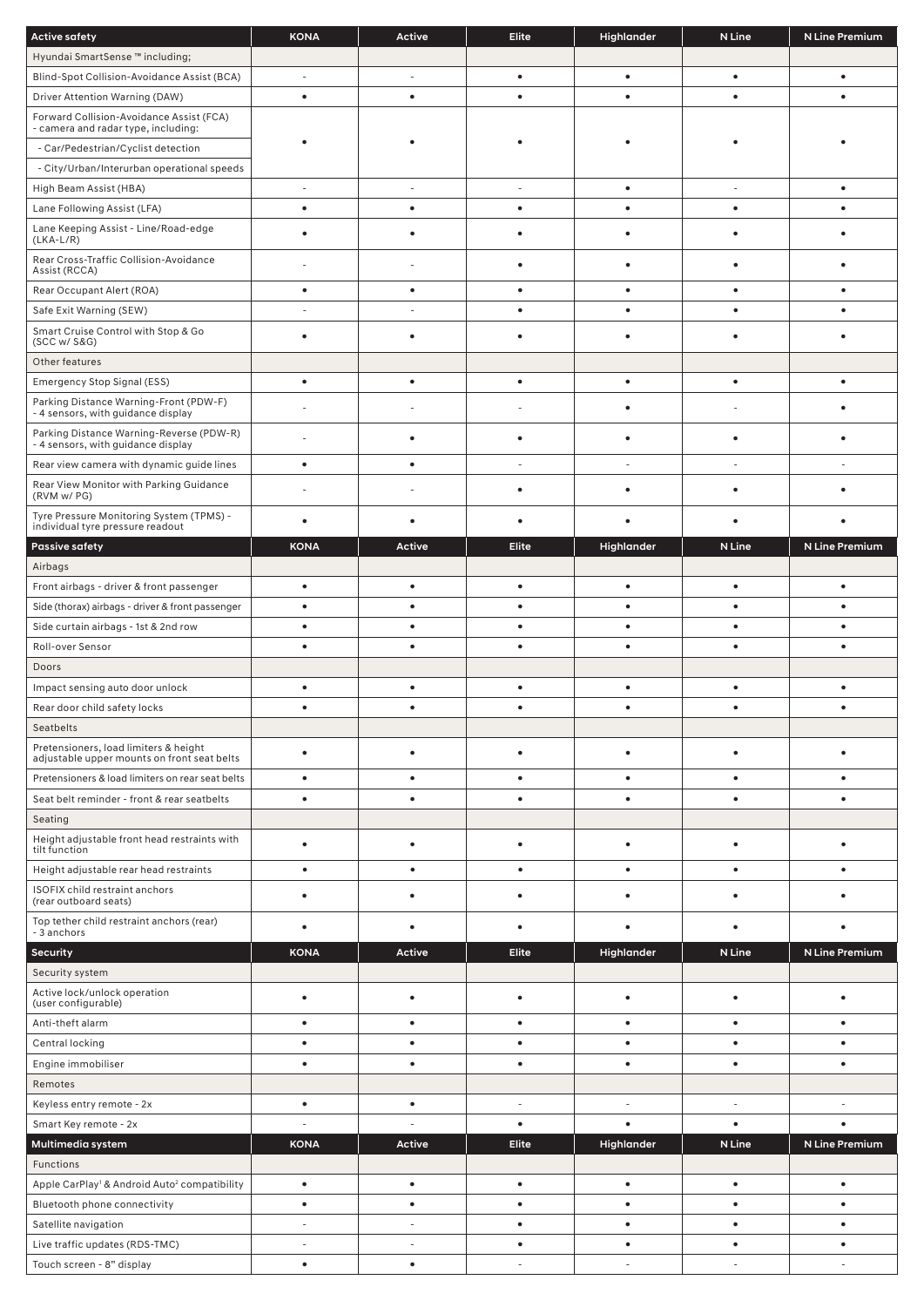| Touch screen - 10.25" display                                                              | $\sim$                   | $\overline{\phantom{a}}$ | $\bullet$                | $\bullet$   | $\bullet$                |                |
|--------------------------------------------------------------------------------------------|--------------------------|--------------------------|--------------------------|-------------|--------------------------|----------------|
| Multimedia system                                                                          | <b>KONA</b>              | Active                   | Elite                    | Highlander  | N Line                   | N Line Premium |
| Speakers                                                                                   |                          |                          |                          |             |                          |                |
| Audio system - 6 speakers                                                                  | $\bullet$                | $\bullet$                |                          |             |                          |                |
| Harman Kardon™ premium audio system<br>- 8 speakers with external amplifier                |                          |                          | $\bullet$                | $\bullet$   | $\bullet$                |                |
| Audio/media sources                                                                        |                          |                          |                          |             |                          |                |
| AM/FM radio                                                                                | $\bullet$                | $\bullet$                | $\bullet$                | $\bullet$   | $\bullet$                | $\bullet$      |
| Digital radio (DAB+)                                                                       |                          |                          | $\bullet$                | $\bullet$   | ٠                        |                |
| Radio Data System (RDS)                                                                    | ٠                        | $\bullet$                | ٠                        | $\bullet$   | ٠                        | ٠              |
| USB multimedia input                                                                       | $\bullet$                | $\bullet$                | $\bullet$                | $\bullet$   | ٠                        |                |
| Bluetooth audio streaming                                                                  |                          | $\bullet$                |                          |             |                          |                |
| Quiet Mode - Speaker volume limitation for<br>a quieter cabin                              |                          | ٠                        |                          |             |                          |                |
| Occupant comfort & convenience                                                             | <b>KONA</b>              | <b>Active</b>            | Elite                    | Highlander  | N Line                   | N Line Premium |
| Upholstery/trim                                                                            |                          |                          |                          |             |                          |                |
| Leather <sup>3</sup> appointed interior - seats, steering<br>wheel & gear knob             |                          | $\bullet$                | $\bullet$                | $\bullet$   | $\bullet$                |                |
| Front seats                                                                                |                          |                          |                          |             |                          |                |
| Driver's seat - height adjustable                                                          | $\bullet$                | $\bullet$                | $\bullet$                | $\bullet$   | $\bullet$                |                |
| Driver's seat - power adjustable - 10-way<br>(including 2-way lumbar support)              |                          |                          |                          | ٠           |                          |                |
| Passenger's seat - height adjustable                                                       | ٠                        | $\bullet$                | $\bullet$                | $\bullet$   | $\bullet$                | ٠              |
| Passenger's seat - power adjustable - 8-way                                                |                          |                          |                          | $\bullet$   |                          | $\bullet$      |
| Front centre console storage cubby - power<br>outlets - 2 x 12V outlets                    |                          | ٠                        |                          | ٠           | ٠                        |                |
| Front centre console - wireless charging pad<br>(Qi standard) <sup>4</sup>                 |                          |                          |                          | ٠           |                          |                |
| Grip handles - 1x (passenger)                                                              | $\bullet$                | $\bullet$                | $\bullet$                | $\bullet$   | ٠                        | ٠              |
| Rear seats                                                                                 |                          |                          |                          |             |                          |                |
| Centre fold down armrest                                                                   |                          | $\bullet$                | $\bullet$                | $\bullet$   | $\bullet$                |                |
| Grip handles - 2x                                                                          | ٠                        | $\bullet$                |                          | ٠           |                          |                |
| Rear centre console - USB power outlet                                                     |                          | ٠                        |                          | ٠           |                          |                |
| Windows/shades                                                                             |                          |                          |                          |             |                          |                |
| Acoustic laminated windshield glass                                                        |                          |                          | ٠                        | ٠           | ٠                        |                |
| Glass sunroof - tilt and slide panel                                                       |                          |                          |                          | $\bullet^5$ |                          | $\bullet^5$    |
| One touch window up & down function with<br>anti-pinching safety feature - driver's window |                          |                          |                          |             |                          |                |
| Power windows - front & rear                                                               | $\bullet$                | $\bullet$                | $\bullet$                | $\bullet$   | $\bullet$                | $\bullet$      |
| Rear privacy glass                                                                         | $\sim$                   | $\bullet$                | $\bullet$                | $\bullet$   | $\bullet$                | $\bullet$      |
| Solar control glass                                                                        |                          | $\bullet$                | $\bullet$                | $\bullet$   | $\bullet$                | $\bullet$      |
| Sunvisor (extendable) - driver and front<br>passenger                                      | $\bullet$                | $\bullet$                | $\bullet$                | $\bullet$   | $\bullet$                | ٠              |
| Vision & sight                                                                             | <b>KONA</b>              | Active                   | Elite                    | Highlander  | N Line                   | N Line Premium |
| Interior mirror                                                                            |                          |                          |                          |             |                          |                |
| Electro-chromatic Mirror (ECM)<br>- auto-dimming                                           |                          |                          |                          | $\bullet$   |                          | ٠              |
| <b>Exterior mirrors</b>                                                                    |                          |                          |                          |             |                          |                |
| Heated                                                                                     | $\sim$                   | $\bullet$                | $\bullet$                | $\bullet$   | $\bullet$                | $\bullet$      |
| Power adjustable                                                                           | $\bullet$                | $\bullet$                | $\bullet$                | $\bullet$   | $\bullet$                | $\bullet$      |
| Power folding with auto fold function                                                      |                          | $\bullet$                | $\bullet$                | $\bullet$   | $\bullet$                | ٠              |
| Instrument cluster/driving displays                                                        |                          |                          |                          |             |                          |                |
| Head-Up Display (HUD)                                                                      | $\bar{a}$                | $\overline{\phantom{a}}$ | $\overline{\phantom{a}}$ | $\bullet$   | $\overline{\phantom{a}}$ | $\bullet$      |
| Supervision cluster - 4.2" TFT colour LCD<br>with trip computer & digital speedometer      | ٠                        | $\bullet$                | $\bullet$                |             | $\bullet$                |                |
| Supervision cluster - 10.25" TFT colour LCD<br>with trip computer & digital speedometer    |                          |                          |                          | ٠           |                          |                |
| <b>Ventilation &amp; heating</b>                                                           | <b>KONA</b>              | Active                   | Elite                    | Highlander  | N Line                   | N Line Premium |
| Air conditioning                                                                           |                          |                          |                          |             |                          |                |
| Climate control - single zone with auto defog<br>function                                  |                          | $\sim$                   | $\bullet$                | $\bullet$   | $\bullet$                | $\bullet$      |
| Manual controls                                                                            | ٠                        | $\bullet$                | $\overline{\phantom{a}}$ | $\sim$      | $\sim$                   |                |
| Cabin air filter                                                                           | $\bullet$                | $\bullet$                | $\bullet$                | $\bullet$   | $\bullet$                | $\bullet$      |
| Cooling/heating vents - rear floor                                                         | ٠                        | $\bullet$                | $\bullet$                | $\bullet$   | $\bullet$                | ٠              |
| Front seats                                                                                |                          |                          |                          |             |                          |                |
| Air ventilated front seats                                                                 | $\overline{\phantom{a}}$ | $\overline{\phantom{a}}$ | $\overline{\phantom{a}}$ | $\bullet$   | $\overline{\phantom{a}}$ | $\bullet$      |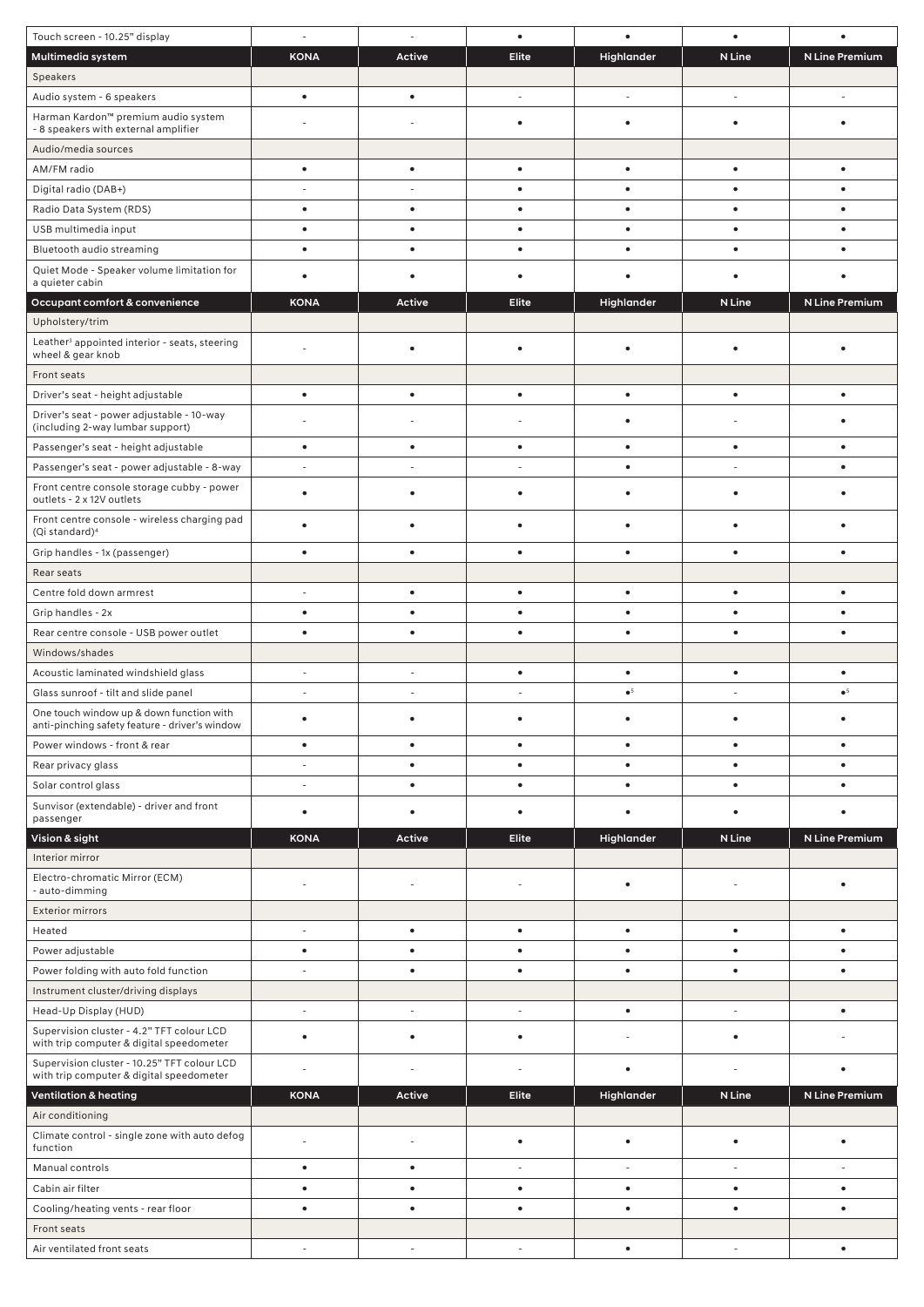| <b>Heated front seats</b>                                                                                          |                          | $\overline{\phantom{a}}$ | $\sim$                   | $\bullet$                | ä,                       |                          |
|--------------------------------------------------------------------------------------------------------------------|--------------------------|--------------------------|--------------------------|--------------------------|--------------------------|--------------------------|
| <b>Ventilation &amp; heating</b>                                                                                   | <b>KONA</b>              | Active                   | Elite                    | Highlander               | N Line                   | N Line Premium           |
| Rear seats                                                                                                         |                          |                          |                          |                          |                          |                          |
| Heated rear outboard seats                                                                                         | ÷,                       | $\overline{\phantom{a}}$ | ÷,                       | $\bullet$                | ÷,                       | $\bullet$                |
| Other features                                                                                                     |                          |                          |                          |                          |                          |                          |
| Heated rear windshield                                                                                             | ٠                        | $\bullet$                | $\bullet$                | $\bullet$                | $\bullet$                |                          |
| Heated steering wheel                                                                                              |                          |                          |                          |                          |                          |                          |
| <b>Exterior styling</b>                                                                                            | <b>KONA</b>              | <b>Active</b>            | <b>Elite</b>             | Highlander               | N Line                   | N Line Premium           |
| Front                                                                                                              |                          |                          |                          |                          |                          |                          |
| Front bumper garnish insert - satin chrome                                                                         | $\sim$                   | $\overline{\phantom{a}}$ | $\bullet$                | $\bullet$                | $\sim$                   |                          |
| Front bumper garnish insert - silver                                                                               | $\bullet$                | $\bullet$                |                          |                          | $\overline{\phantom{a}}$ |                          |
| Front grille lower - gloss black                                                                                   | $\bullet$                | $\bullet$                | $\bullet$                | $\bullet$                | $\overline{\phantom{a}}$ | $\overline{\phantom{a}}$ |
| Front grille upper - black                                                                                         | ٠                        | $\bullet$                |                          |                          | $\sim$                   | ٠                        |
| Front grille upper - gloss black                                                                                   |                          |                          | $\bullet$                | $\bullet$                |                          |                          |
| Front skid plate - silver                                                                                          |                          | $\sim$                   | ٠                        | $\bullet$                | $\overline{\phantom{a}}$ | $\sim$                   |
| Front skid plate - grey                                                                                            | ٠                        | $\bullet$                | $\sim$                   | $\sim$                   | $\sim$                   | $\sim$                   |
| N Line-exclusive front bumper                                                                                      |                          | $\sim$                   | $\sim$                   | ÷,                       | $\bullet$                | $\bullet$                |
| N Line-exclusive mesh design grille                                                                                |                          | $\sim$                   | $\sim$                   | $\sim$                   | $\bullet$                | $\bullet$                |
| Side                                                                                                               |                          |                          |                          |                          |                          |                          |
| Body cladding - body colour                                                                                        |                          | ä,                       | $\sim$                   | ÷,                       | $\bullet$                |                          |
| Body cladding - carbon grey                                                                                        |                          | $\overline{\phantom{a}}$ | $\bullet$                | $\bullet$                |                          |                          |
| Side garnish insert - silver                                                                                       | $\overline{\phantom{a}}$ | $\overline{\phantom{a}}$ | $\bullet$                | $\bullet$                | $\overline{\phantom{a}}$ |                          |
| N Line-exclusive side skirts                                                                                       |                          | $\sim$                   | ÷.                       | ÷,                       | $\bullet$                | $\bullet$                |
| Rear                                                                                                               |                          |                          |                          |                          |                          |                          |
| Dual exhaust tips - chrome                                                                                         |                          | $\sim$                   | $\sim$                   | $\sim$                   | $\bullet$                | $\bullet$                |
| Skid plate - grey                                                                                                  | $\bullet$                | $\bullet$                |                          |                          |                          |                          |
| Skid plate - silver                                                                                                |                          | $\overline{\phantom{a}}$ | $\bullet$                | $\bullet$                |                          |                          |
| Spoiler - roof colour matched, tailgate<br>mounted                                                                 | ٠                        | ٠                        | ٠                        | ٠                        | ٠                        |                          |
| Tailgate garnish insert - chrome                                                                                   | $\sim$                   | $\sim$                   | $\bullet$                | $\bullet$                |                          |                          |
| N Line-exclusive rear bumper                                                                                       |                          |                          | $\overline{\phantom{a}}$ |                          | $\bullet$                |                          |
| N Line-exclusive rear diffuser                                                                                     |                          | $\overline{\phantom{a}}$ |                          |                          | $\bullet$                |                          |
| Interior styling                                                                                                   | <b>KONA</b>              | Active                   | Elite                    | Highlander               | N Line                   | N Line Premium           |
| Treatments                                                                                                         |                          |                          |                          |                          |                          |                          |
| <b>Black headlining</b>                                                                                            |                          | $\sim$                   |                          | ÷.                       | $\bullet$                | $\bullet$                |
| Cloth headlining                                                                                                   |                          |                          |                          | $\bullet^5$              | $\overline{\phantom{a}}$ | $\bullet^5$              |
| Charcoal grey inserts (interior door handles,<br>steering wheel and air vents)                                     |                          |                          |                          |                          | ٠                        |                          |
| Coloured inserts, stitching & piping - red<br>(air vents, gear knob, gear shift boot, seats<br>and steering wheel) |                          |                          |                          |                          |                          |                          |
| Materials                                                                                                          |                          |                          |                          |                          |                          |                          |
| Premium materials - door centre trim                                                                               | $\bar{a}$                | $\bullet$                | $\bullet$                | $\bullet$                | $\bullet$                | $\bullet$                |
| Sports pedals - alloy                                                                                              |                          |                          | $\sim$                   |                          | ٠                        | ٠                        |
| Design                                                                                                             |                          |                          |                          |                          |                          |                          |
| N Line-exclusive sports gear knob                                                                                  | $\sim$                   | $\overline{\phantom{a}}$ | $\overline{\phantom{a}}$ | $\overline{\phantom{a}}$ | $\bullet$                | $\bullet$                |
| N Line-exclusive sports front seats                                                                                |                          | $\sim$                   | $\sim$                   |                          | ٠                        |                          |
| N Line-exclusive sports steering wheel                                                                             |                          | $\overline{\phantom{a}}$ | $\sim$                   |                          | $\bullet$                |                          |
| Lighting                                                                                                           | <b>KONA</b>              | Active                   | Elite                    | Highlander               | N Line                   | N Line Premium           |
| Exterior lighting - front                                                                                          |                          |                          |                          |                          |                          |                          |
| Fog lights                                                                                                         | $\sim$                   | $\overline{\phantom{a}}$ | $\bullet$                | $\bullet$                | $\overline{\phantom{a}}$ | ÷.                       |
| Daytime Running Lights (DRL) - LED                                                                                 | $\bullet$                | $\bullet$                | $\bullet$                | $\bullet$                | $\bullet$                | $\bullet$                |
| Headlight functions - automatic dusk<br>sensing with escort and welcome                                            |                          | $\bullet$                | $\bullet$                | $\bullet$                | ٠                        |                          |
| Headlight type - LED (low/high beam)                                                                               |                          | $\overline{\phantom{a}}$ | $\overline{\phantom{a}}$ | $\bullet$                | $\overline{\phantom{a}}$ | $\bullet$                |
|                                                                                                                    | $\overline{\phantom{a}}$ |                          |                          |                          |                          |                          |
| Headlight type - multi face reflector                                                                              | $\sim$                   |                          | ÷.                       | $\bullet$                | $\sim$                   | $\bullet$                |
| Headlight type - projector beam                                                                                    | $\bullet$                | $\bullet$                | $\bullet$                | $\sim$                   | $\bullet$                | $\sim$                   |
| Indicator lights - LED                                                                                             |                          |                          | $\sim$                   | $\bullet$                | $\sim$                   | $\bullet$                |
| Positioning lights - LED                                                                                           | $\bullet$                | $\bullet$                | $\bullet$                | $\bullet$                | $\bullet$                |                          |
| Exterior lighting - rear                                                                                           |                          |                          |                          |                          |                          |                          |
| Fog light<br>High Mount Stop Light (HMSL) - LED                                                                    | $\bullet$                | $\bullet$                | $\bullet$                | $\bullet$                | $\bullet$                | $\bullet$                |